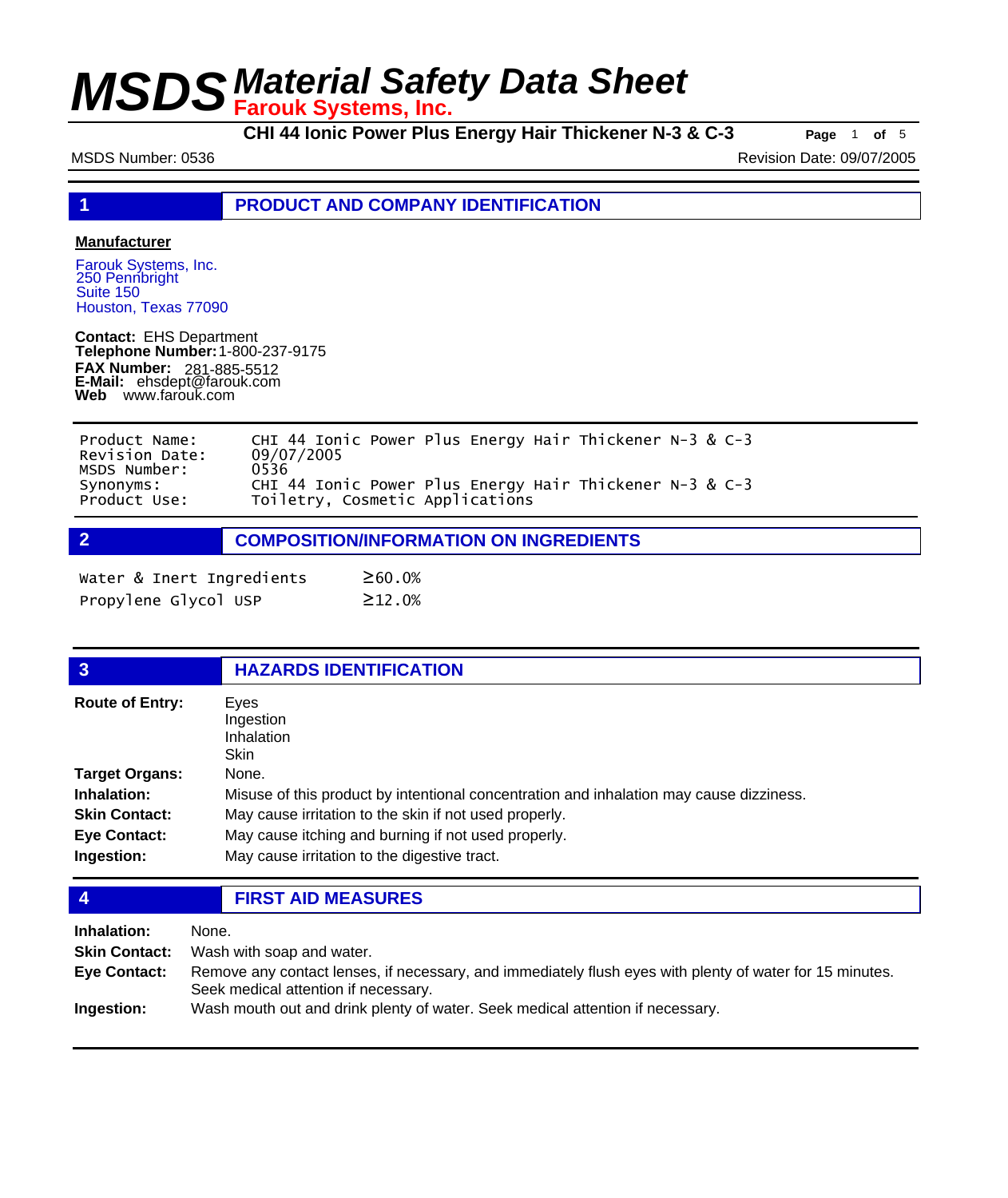**CHI 44 Ionic Power Plus Energy Hair Thickener N-3 & C-3 Page** <sup>2</sup> **of** <sup>5</sup>

MSDS Number: 0536 Revision Date: 09/07/2005

**5 FIRE FIGHTING MEASURES**

FLASHPOINT AND METHOD: Not applicable. FLAMMABLE LIQUIDS: Not available. AUTO IGNITION TEMP: None. FLAMMABLE CLASS:

 None. BURNING RATE OF SOLID:

Not available

GENERAL HAZARDS: Evacuate personnel downwind of fire to avoid inhalation of fumes and smoke. EXTINGUISHING METHODS: Chemical type foam, CO2(Carbon Dioxide), Dry Chemical, Water Fog

HAZARDOUS COMBUSTION PRODUCTS: None.

FIRE FIGHTING PROCEDURES: This product is not flammable.However, hazardous decomposition and combustion products may be formed in a fire situation. Cool exposed containers with water spray to prevent overheating.

FIRE FIGHTING EQUIPMENT: Respiratory and eye protection are required for fire fighting personnel. Full protective equipment (Bunker Gear) and self contained breathing apparatus (SCBA) should be used for all indoor fires and significant outdoor fires. For small outdoor fires, which may be easily extinguished with a portable fire extinguisher, use of a SCBA may not be needed.

### **6 ACCIDENTAL RELEASE MEASURES**

SMALL SPILL: When a spill occurs, use absorbent material on the substance. Dispose of the material according to all local, state and federal regulations. Always use an absorbent material when cleaning up a spill.

ENVIRONMENTAL PRECAUTIONS: Avoid run-off or release into sewers, stormdrains and waterways.

GENERAL PRECAUTIONS: Remove containers away from flammable materials.

#### **7 HANDLING AND STORAGE** Use appropriate personal protective equipment as specified in Section 8. Handle in a manner consistent with good household/personal techniques and practices. **Handling Precautions:** Keep containers/bottles securely sealed when not in use. Store in cool/dry conditions that do not exceed room temperature. Try to store product in temperatures between 40°F to 120° F. **Storage Requirements:**

### **8 EXPOSURE CONTROLS/PERSONAL PROTECTION**

These recommendations provide general guideance for handling this product safely. Because specific use conditions may vary, safety procedures should be developed for each specific application of this product. When developing procedures, always consider potential waste, disposal and personal safety issues. **Engineering Controls:** EYES AND FACE: For reasonable foreseeable uses of this product, eye and face protection is not required. SKIN: For reasonable foreseeable uses of this product, skin protection is not required. RESPIRATORY: For reasonable foreseeable uses of this product, respiratory protection is not required. **Protective Equipment:** EXPOSURE GUIDELINES: Overexposure is unlikely. Since all parameters cannot be foreseen, the use of engineering controls to reduce exposure may be necessary.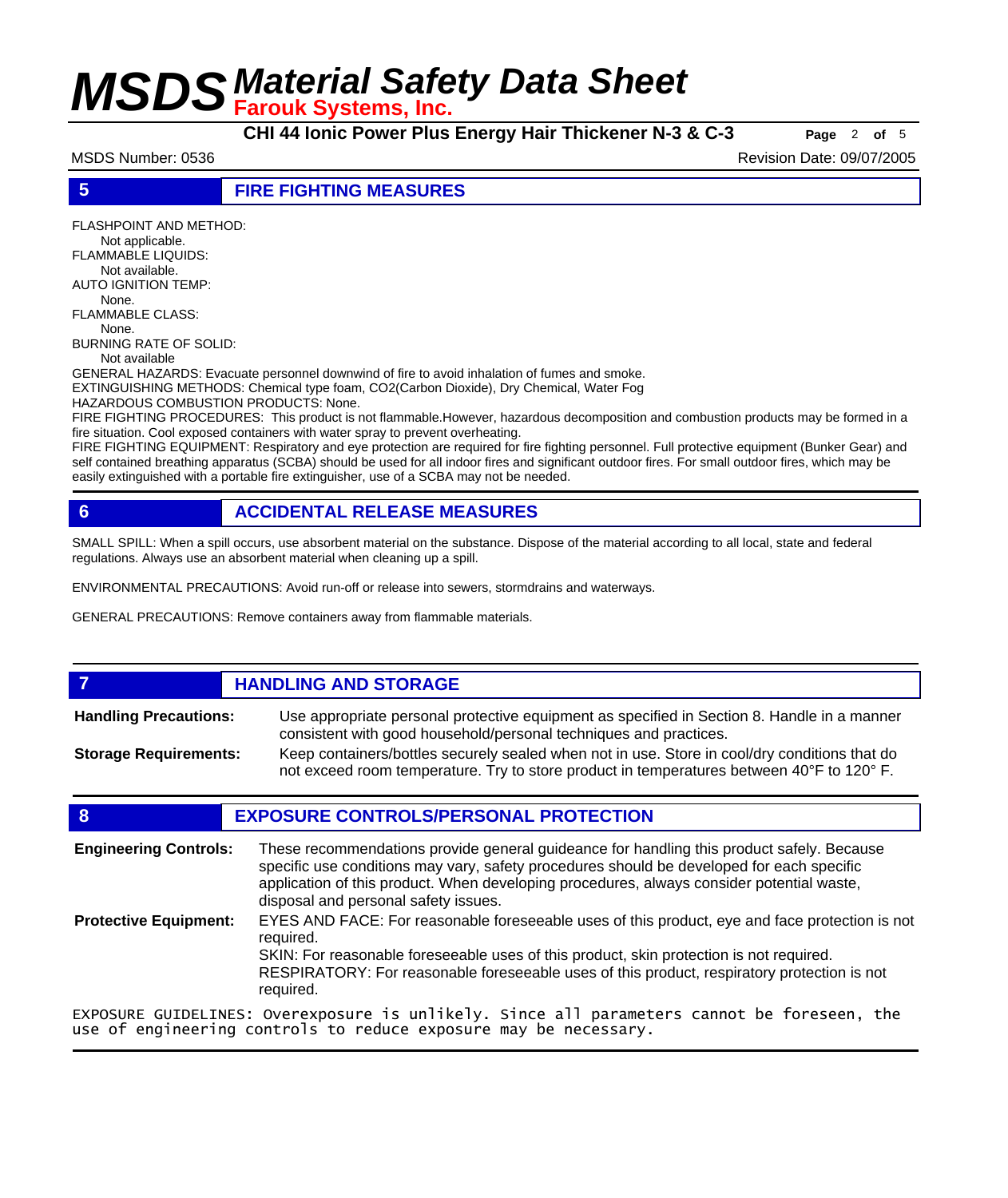**CHI 44 Ionic Power Plus Energy Hair Thickener N-3 & C-3 Page** <sup>3</sup> **of** <sup>5</sup>

MSDS Number: 0536 Revision Date: 09/07/2005

#### **9 PHYSICAL AND CHEMICAL PROPERTIES**

| Appearance:            | Greenish to dark green, viscous liquid |                                        |                   |
|------------------------|----------------------------------------|----------------------------------------|-------------------|
| <b>Physical State:</b> | Liauid                                 | <b>Boiling Point:</b>                  | 212 $\degree$ F   |
| Odor:                  | Pleasant fragrance                     | Freezing/Melting Pt.: N/A              |                   |
| pH:                    | $7.0 - 8.0$                            | Solubility:                            | Soluble in water. |
| <b>Vapor Pressure:</b> | N/A                                    | <b>Spec Grav./Density: 1.02 - 1.08</b> |                   |
| <b>Vapor Density:</b>  | >1.0                                   |                                        |                   |

| 10                                            | <b>STABILITY AND REACTIVITY</b> |  |
|-----------------------------------------------|---------------------------------|--|
| <b>Stability:</b>                             | <b>YES</b>                      |  |
| <b>Conditions to avoid:</b>                   | Extreme temperatures.           |  |
| Materials to avoid (incompatability):         | None.                           |  |
| Hazardous Decomposition products: None known. |                                 |  |
| <b>Hazardous Polymerization:</b>              | Will Not Occur.                 |  |

### **11 TOXICOLOGICAL INFORMATION**

ACUTE: DERMAL LD50: Not available. ORAL LD50: Not available. INHALATION LC50: Not available. EYE EFFECTS: This product may cause irritation to eyes if not used under normal conditions. TARGET ORGANS: NONE. SENSITIZATIONS: Not available. CARCINOGENICITY: IARC: Listed by IARC - No. NTP: Listed by NTP - No. OSHA: Listed by OSHA - No.

MUTAGENICITY: Not available. REPRODUCTIVE EFFECTS: None. TERATOGENIC EFFECTS: Not available.

#### **12 ECOLOGICAL INFORMATION**

ENVIRONMENTAL DATA: Not available. ECOTOXICOLOGICAL INFO: Not available. DISTRIBUTION: Not available. CHEMICAL FATE INFO: Not available.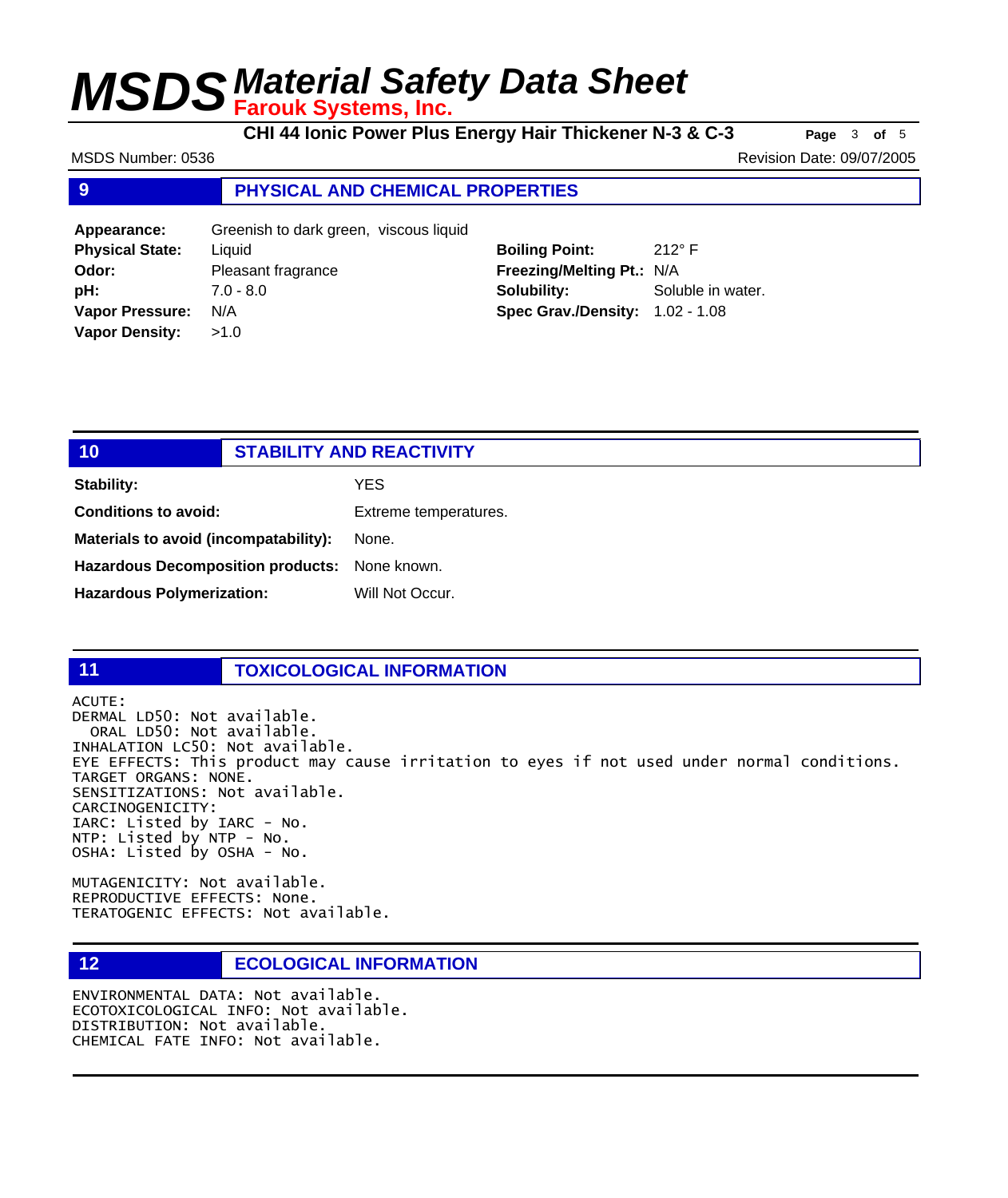**CHI 44 Ionic Power Plus Energy Hair Thickener N-3 & C-3 Page** <sup>4</sup> **of** <sup>5</sup>

MSDS Number: 0536 Revision Date: 09/07/2005

#### **13 DISPOSAL CONSIDERATIONS**

US EPA Waste Number and Descriptions:

DISPOSAL METHOD: Controlled release of diluted product into a biological wastewater treatment plant. COMPONENT WASTE NUMBER: No EPA Waste Numbers are applicable for this product's components. DISPOSAL INSTRUCTIONS: Dispose of waste material according to local, state and federal rules and regulations.

**14 TRANSPORT INFORMATION**

This product is not regulated as a hazardous material by the United States (DOT) or Canadian (TDG) transportation regulations.

DOT CLASSIFICATION: Shipping Name: CHI 44 Ionic Power Plus Energy Hair Thickener N-3 and  $C-3$ Class: None. Non-regulated, non-hazardous

IMDG CLASSIFICATION: Shipping Name: CHI 44 Ionic Power Plus Energy Hair Thickener N-3 and  $C-3$ Class: None. Non-regulated, non-hazardous

IATA CLASSIFICATION: Shipping Name: CHI 44 Ionic Power Plus Energy Hair Thickener N-3 and  $C-3$ Class: None. Non-regulated, non-hazardous

1-800-424-9300 1-703-527-3887 CHEMTREC

Outside the United States

UNITED STATES:

**15 REGULATORY INFORMATION**

SARA TITLE III (Superfund Amendments and Reauthorization Act) 311/312 HAZARD CATEGORIES Fire: No. Pressure Generating: No. Reactivity: No. Acute: No. 313 REPORTABLE INGREDIENTS: Not applicable. TITLE III NOTES: None. CERCLA(Comprehensive Response, Compensation, and Liability Act) CERCLA RQ: None. TSCA(Toxic Substance Release Act) TSCA REGULATORY: All ingredients are listed in the TSCA Inventory. CANADA: WHMIS(WORKER HAZARDOUS MATERIAL INFORMATION SYSTEM) This product is WHMIS controlled. CANADIAN INGREDIENT DISCLOSURE LIST: Propylene Glycol. CANADIAN ENVIRONMENTAL PROTECTION ACT: All intentional ingredients are listed on the DSL(Domestic Substance List). EUROPEAN COMMUNITY: EU REGULATORY: All intentional ingredients are listed on the European's EINECS Inventory. STATE REGULATIONS: Not available. LOCAL REGULATIONS: Not available.